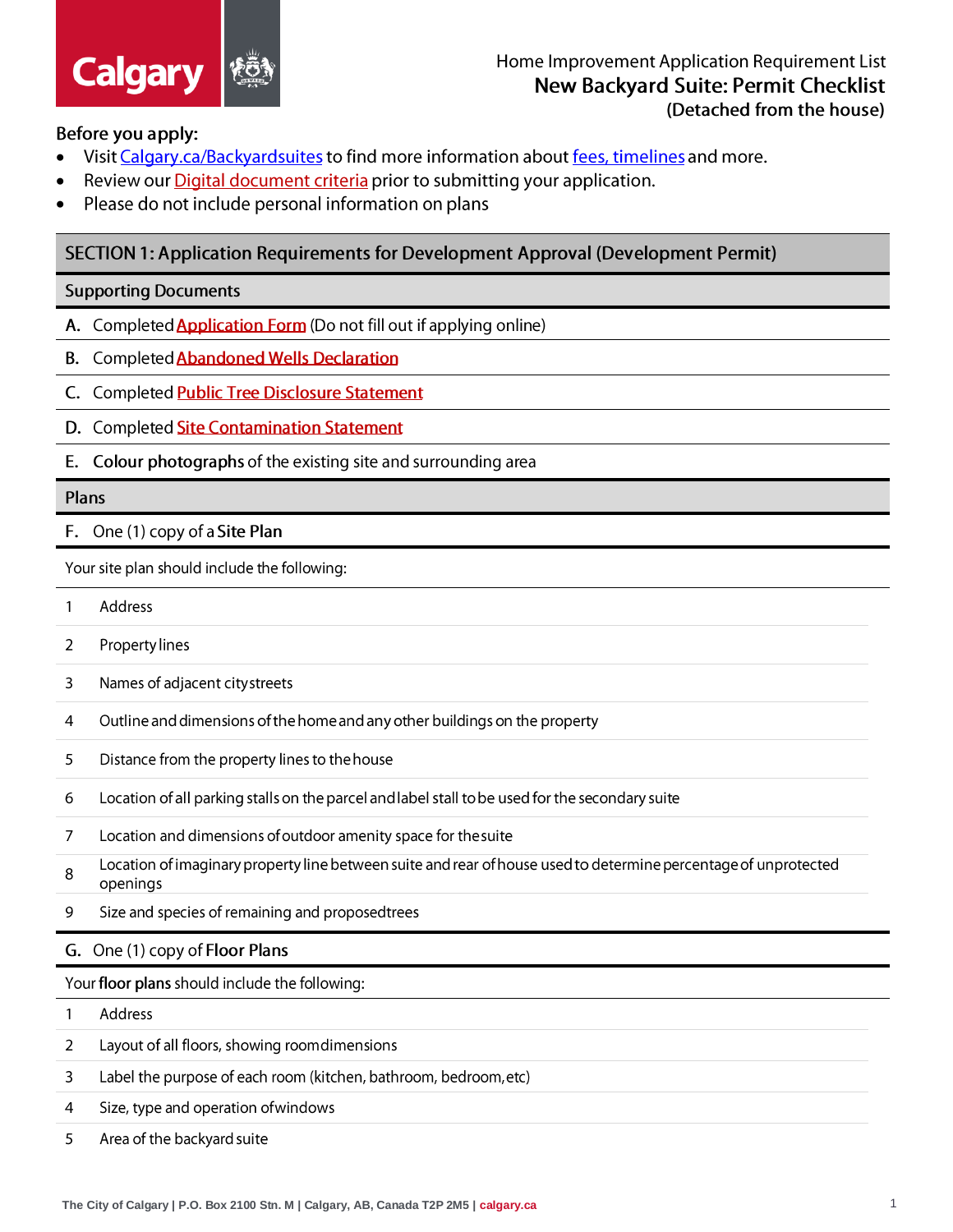### H. One (1) copy of Elevations

Your elevations should include the following:

- $\mathbf{1}$ Dimensions of all sides of the backyard suite
- $\overline{2}$ Dimensions of all windows, doors and exteriorstairs
- Spatial separation calculations on all elevations of the backyard suite and the elevation of the existing house that will  $\overline{\mathbf{3}}$ face the backyard suite

## SECTION 2: Application Requirements for Building Safety Approval (Building Permit)

#### **Supporting Documents**

- A. Completed **Application Form** (Do not fill out if applying online)
- B. Completed ABC 2014 Section 9.36 (Energy Efficiency) Project Summary Form
- C. Proof of registration from the Government of Alberta's New Home Buyer Program. Tip: Click here for information about when Alberta New Home Warranty is required

#### Plans

D. One (1) copy of a Site Plan. Your Site plan should include items 1-9 under Section 1: F (Site Plan)

- E. One (1) copy of a Plans. Your plans should include items 1-8 under Section 1: G (Floor Plans) and items 1-3 under Section 1:H (Elevations), as well as the following:
- Foundation plans (preserved wood foundation or pile and grade beam to be signed and sealed by Professional Engineer  $\mathbf{1}$
- $\overline{2}$ Structural cross sections
- Indicate performance grades and "U" values for all exterior windows, doors, and skylights (NAFS North American  $\overline{3}$ Fenestration Standard / Specification for windows, doors and skylights)
- Location and fire resistance rating (FRR) of all fire separations and supporting structure 4
- 5 Sound transmission class (STC) rating for walls and floors separating the dwelling unit from the garage
- 6 Location of smoke alarms and carbon monoxidealarms
- $\overline{7}$ Wall, floor, roof construction details and RSIcalculations
- Wall and column footings size andthickness 8
- 9 Furnace location and location of combustion air and freshintakes
- $10<sup>°</sup>$ Indicate separate heating source if providing heat to thegarage
- Show rough-in for a radon subfloor depressurization system (on foundation plan inlet outlet), if the floor slab is within  $11$ any part of the living space (e.g. bottom of stair connecting garage with suite above)
- F. One (1) copy of the manufacturer's floor joist layouts, manufacturer's roof layouts and the beam runs (beam loading calculations
- G. One (1) copy of engineering documents (where applicable)

Tip: Engineer documents as required (ie. Lateral Support, Tall Wall) Tip: If using manufactured stone, a professional engineer is required to complete Form 'A' Manufactured Stone used in Exterior Wall Cladding System)